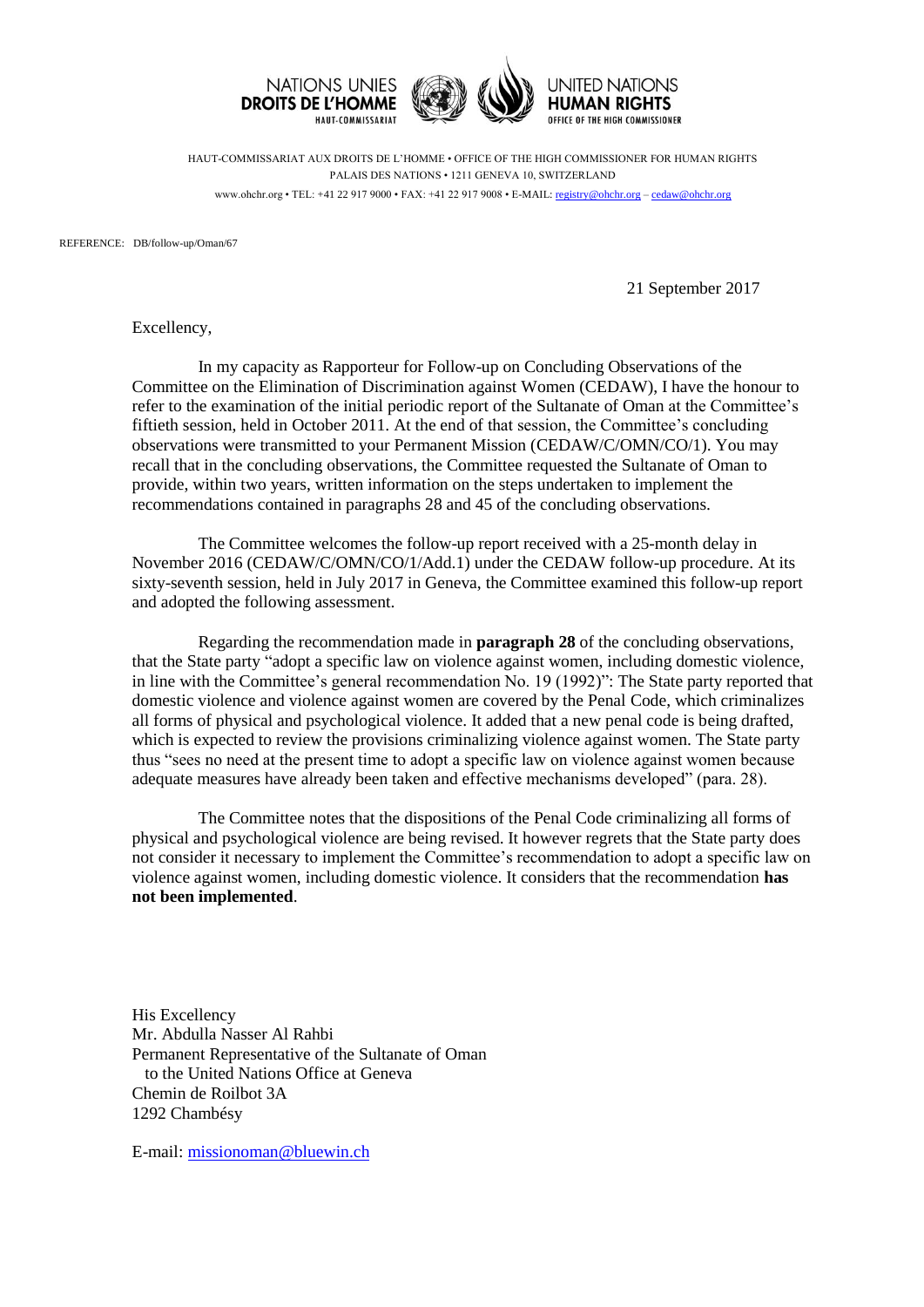

In relation to the recommendation that the State party "establish appropriate redress mechanisms accessible to all women including domestic workers, who are victims of violence": The State party indicated that victims of all forms of physical and psychological violence, including women and domestic workers, have recourse to the competent judicial authorities.

The Committee takes note of the information provided that all victims of violence may have recourse to judicial authorities. It however regrets that the State party did not establish redress mechanisms for women victims of violence, including domestic workers, as recommended. It considers that the recommendation **has not been implemented**.

With regards to the recommendation that the State party "ensure that perpetrators are prosecuted and adequately punished": The State party reported on the roles of the Royal Omani Police, the Public Prosecutor, the Supreme Judicial Council (courts) and the Ministry of Health in the investigation and judgement of cases involving violence against women.

The Committee takes note of the roles of the different instances in the investigation and judgement of cases involving violence against women. It however regrets that the State party did not take measures to ensure that perpetrators are prosecuted and punished, following the Committee's recommendation. It considers that the recommendation **has not been implemented**.

In relation to the recommendation that the State party "strengthen support measures such as shelters, counselling, and rehabilitation services throughout the territory of the State party": The State party indicated that under the Penal Code, women victims of violence are entitled to protection and care until judgement is rendered in their cases, and that under the Anti-Trafficking Act, women victims of human trafficking are provided with legal protection, health care, psychological counselling and cultural services through the Dar al-Wifaq women's shelter until their cases have been resolved. It added that the centre accepts cases from all governorates of the Sultanate, without discrimination on the basis of nationality or geographical location.

The Committee welcomes that women victims of violence and trafficking are provided with temporary shelter, health care, social and psychological support, as well as advice on legal matters are provided through the Dar al-Wifaq women's shelter. It however regrets that only one center covers all cases of violence against women throughout the State party. It also regrets the lack of rehabilitation services, and that the protection and support provided are terminated upon resolution of cases. The Committee considers that the State party took some steps to implement the recommendation. It considers that the recommendation **has been partially implemented**.

Regarding the recommendation that the State party: "provide gender-sensitive and violence-focused training for the judiciary and law enforcement officers and health professionals": The State party reported on a workshop for judges, lawyers, civil society and stakeholders on international instruments. It added that eleven psychological specialists were sent to Kuwait for training in the field of social protection.

The Committee takes note of trainings on international instruments provided for judges, lawyers, civil society, stakeholders, and, in the field of social protection, for psychologists. It however regrets that no gender-sensitive and violence-focused training was provided for these actors and for health professionals in general. It considers that the recommendation **has been partially implemented**.

Concerning the recommendation that the State party "ratify ILO Convention No. 156 (1981) and the Convention on Migrant Workers": The State party reported that is has closely studied the accession to human rights instruments to which is not yet party and prioritizes accession in accordance with their importance.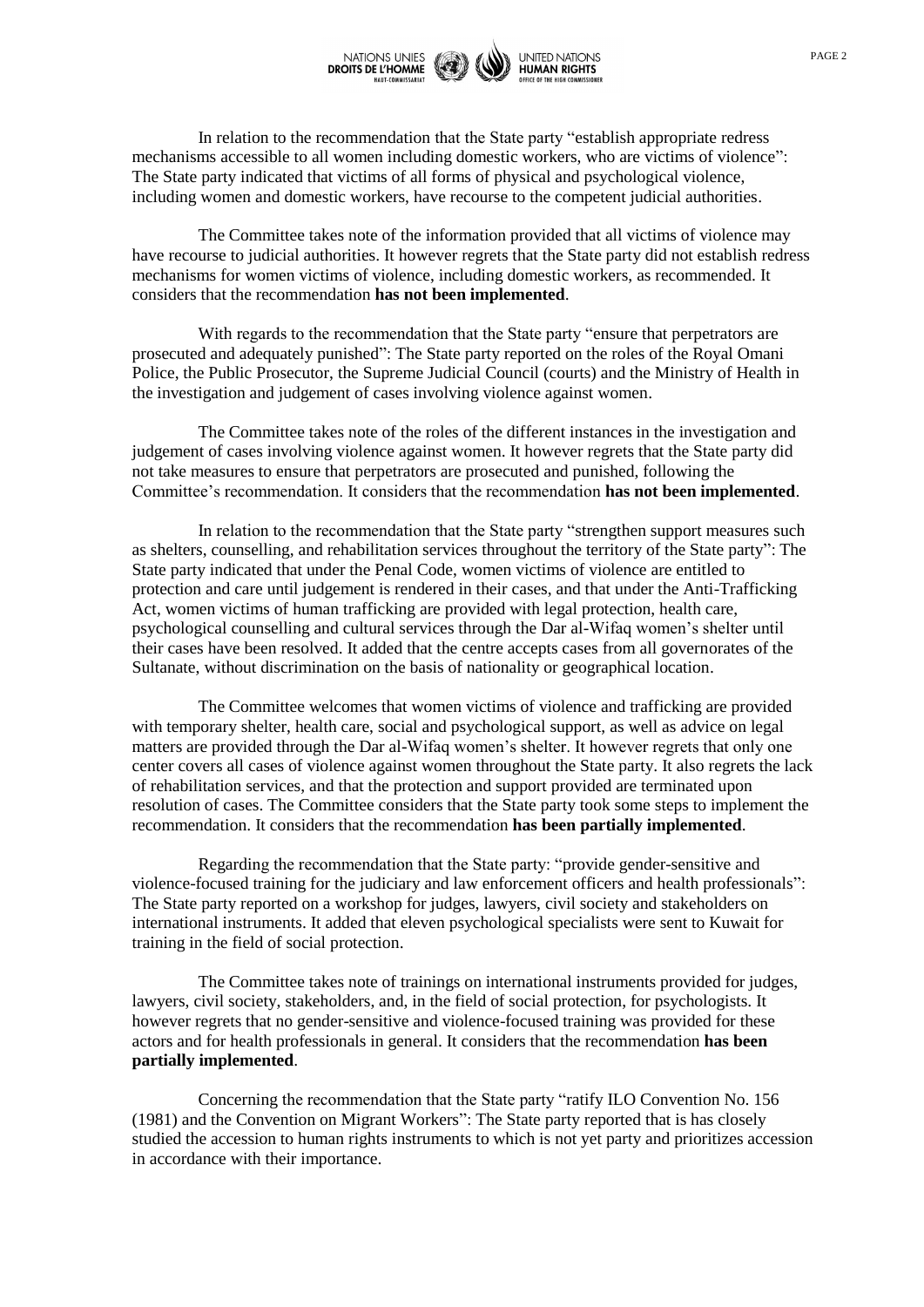

The Committee takes note of the information provided and regrets that the State party prioritizes the accession to other human rights instruments than the ILO Convention No. 156 (1981). It considers that the recommendation **has not been implemented**.

Regarding the recommendation that the State party "establish a protection and monitoring system for migrant domestic workers": The State party reported that several Government agencies are currently working together to create a database on cases of abuse.

The Committee welcomes the initiative to create a database of cases of abuse, but regrets that the State party has not taken steps to establish a protection and monitoring system for migrant domestic workers. It considers that the recommendation **has been partially implemented**.

The Committee recommends that, in relation to paragraph 28 of the concluding observations, the State party provide, **in its next periodic report,** information on further actions taken to:

1. Adopt a specific law on violence against women, including domestic violence, in line with the Committee's general recommendation No. 19 (1992).

2. Establish appropriate redress mechanisms accessible to all women including domestic workers, who are victims of violence.

3. Take measures to ensure that perpetrators are prosecuted and adequately punished.

4. Strengthen support measures such as shelters and counselling throughout the territory of the State party and introduce rehabilitation services.

5. Provide specific gender-sensitive training on violence against women and girls to the judiciary, law enforcement officers and health professionals.

6. Ratify ILO Convention No. 156 (1981) and the Convention on Migrant Workers.

7. Establish a protection and monitoring system for migrant domestic workers.

Regarding the recommendation made in **paragraph 45** of the concluding observations, that the State party "embark on law reform with regard to the Personal Status Code, taking into consideration the experiences of countries with similar religious backgrounds and legal systems that have successfully accommodated their domestic legislation to commitments emanating from the legally binding international instruments they have ratified, specifically with respect to matters of property, divorce, inheritance and the requirement of the "wali" in entering marriage": The State party informed that "there is nothing in the Personal Status Act […] that discriminates against women." (para. 45). It furthermore reported on dispositions of the Omani Civil Code which provide that both men and women have capacity to undertake civil transactions without discrimination, and that women have the right to own, sell and purchase property and enter into commercial transaction. It also indicated that the Personal Status Act allows married women to initiate a divorce if the husband has given her authority over her own affairs. It further indicated that provisions of the Personal Status Act on inheritance do not discriminate against women, and that Omani legislation views men as having more obligations than women. Moreover, the State party informed that the Personal Status Act determines the woman's acceptance of her husband with full and complete consent as condition to contract a marriage. It added that the intervention of a guardian is a further condition for contracting a marriage.

The Committee takes note of the description of current legislation regulating matters of property, divorce, inheritance and marriage. It however regrets that the State party has not taken steps to reform this legislation. It considers that the recommendation **has not been implemented**.